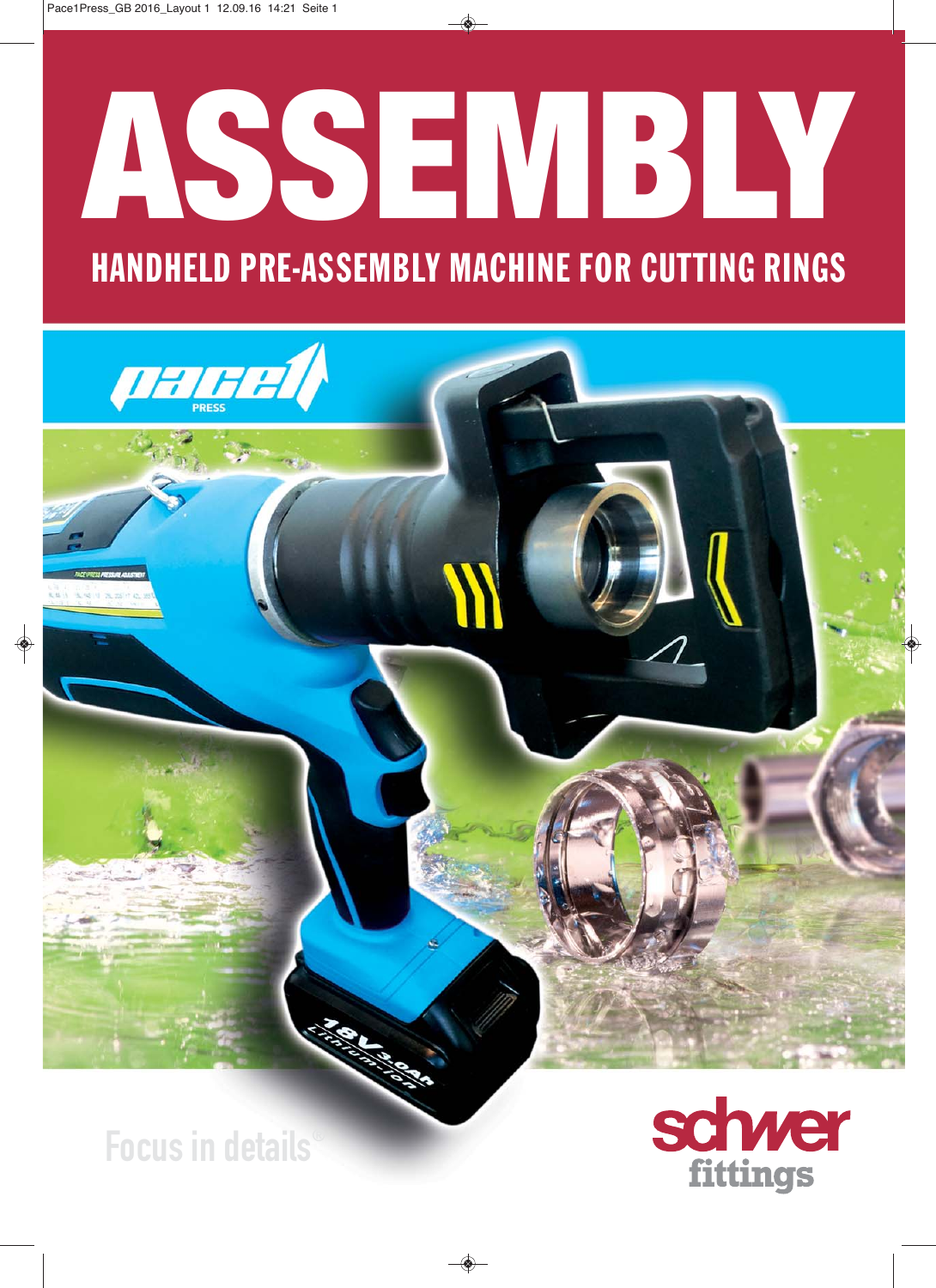# **EASY TO USE**

## NEW VERSION

Compared to all other available machines on the market, the new patented electro- hydrolic Pre-assembly tool, **Pace1Press,** from Schwer Fittings is a technological revolution. You will find the most possible **flexibility** with a machine easy to move and carry by hand.

The Pace1Press machine **only weighs 7 kg** and is powered by a **rechargeable battery** so you are independent of power sources. The machine is extremely powerful and can be used for all standard compression-ring sizes. And the best: you do only need **a minimum of working-space**.

With the high grade of mobility and **independence of power-sources** you are capable of pre-assemble directly on your system without dismantling e.g. Maintenance on existing systems like in automotive, high-pressure Fire-safesystems or shipbuilding.

This helps you to **shorten your working times**, which makes you more efficient and **saves you a lot of money**.

## **Advantages:**

- **For consistent pre assembly quality**
- **Independent of any external power source**
- **May be used in a limited space**
- **Reduced assembly time, saves money**
- **For steel and stainless steel**
- **Light but extremely strong**
- **Easy to handle**
- **Ex Convenient and easy to transport**
- **Revolutionary and patented engineering**

## **It's very easy to use:**

Choose your tooling, adjust the corresponding pressurelevel (you can find the information on the machine), Pre-assemble, ready.

Plates are no longer required due to intelligent engineering.

## schwer

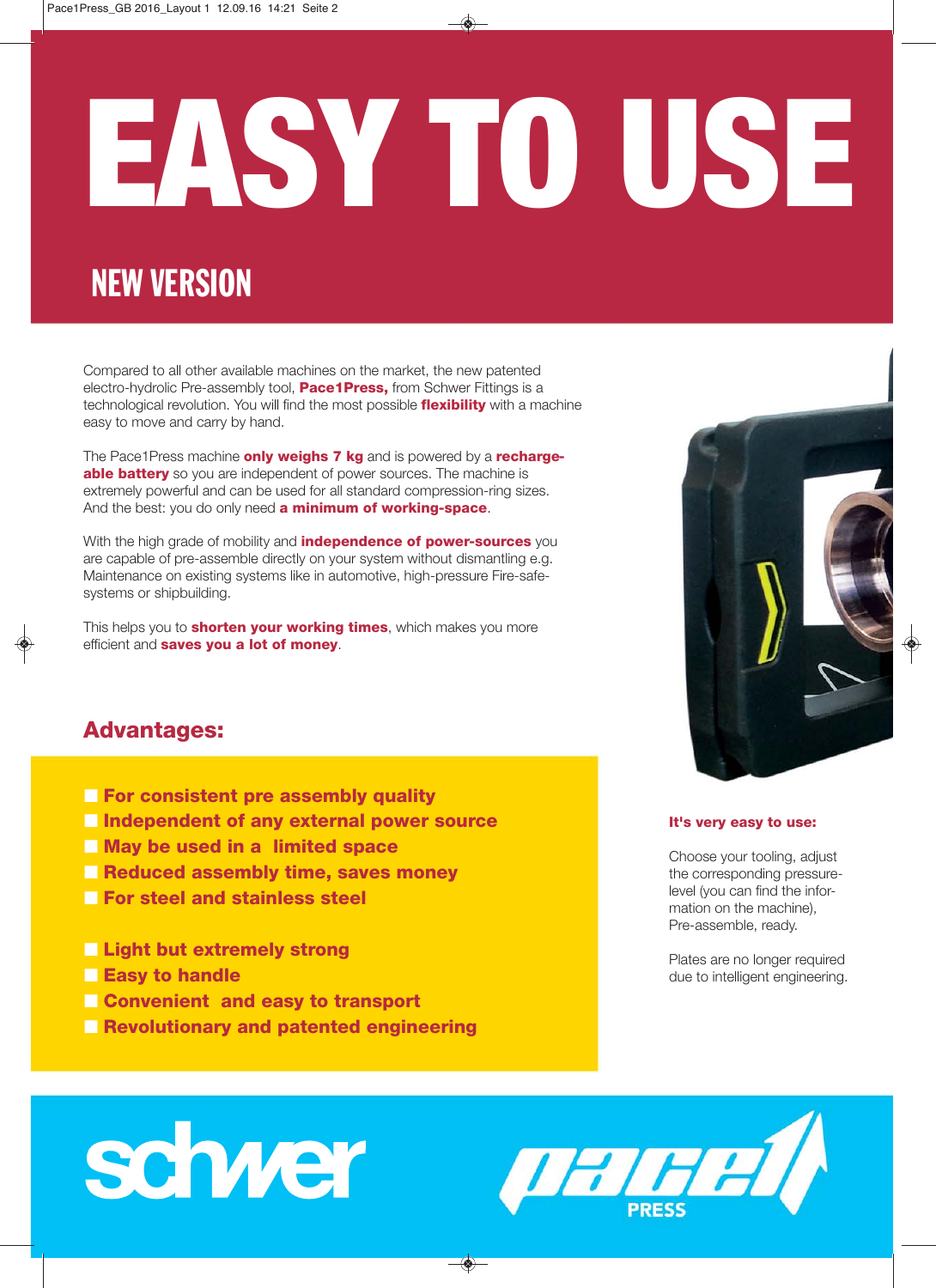## **E QUICK** FOR CONSISTENT PRE ASSEMBLY QUALITY

**Strong fixture for shoulder strap**

**Easily adjustable for pressure rates, information is printed on the machine**

**Ergonomic design**

## **Advantages of the new version**

- $\blacksquare$  Hydraulic system battery is only needed for the control drive motor
- **U** Visible pressure adjustment
- **E** Easy pressure adjustment
- **Protected adjusting screw**
- **Li-Ion Battery, no memory-effect**
- **B** Stronger battery
- **Balanced shoulder strap**
- **Nore features, same price**
- **E** Easy to move, wheeled case
- **Charge level indicator**
- **On-Off switch**
- **E** Electronic maintenance indicator
- **Lit work area**
- **Nodern design**
- **Swivel head assembly**
- **Self-centralizing pipe position**

**Quickly interchangeable tooling**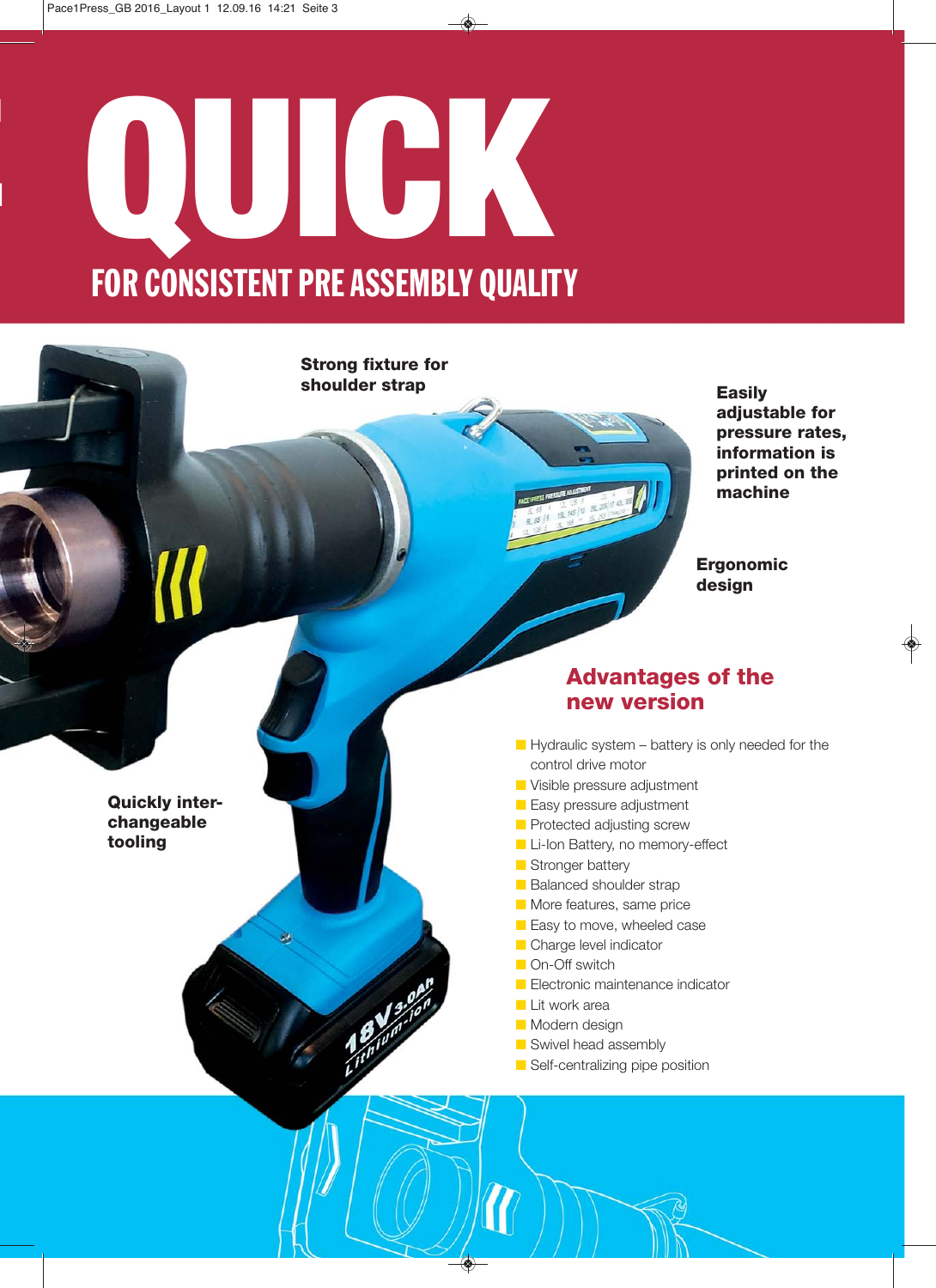## **LIGHT &** TECHNICAL SPECIFICATIONS





## **Technical specifications:**

| Battery operated Voltage: 18,0 V |                       |
|----------------------------------|-----------------------|
| Weight:                          | 7 ka                  |
| Pipe diameter:                   | min. 6 mm, max. 42 mm |

Designed for Compression Fittings to EN ISO 8434-1 (DIN 2353). Precision casting nose part.

The machine can be used for 6 - 42L (L-series) as well as 6 - 38S (S-series) steel and stainless steel. A fully charged battery would complete from 200 to 250 pre-assemblies.

## **Sales package includes:**

- **Pace1Press** pre-assembling machine
- 18,0 V 3,0 Ah Li-Ion battery (2 included)
- **Battery charger**
- **B** Shoulder strap
- **Heavy Duty case**
- **B** Splash-proof
- **Lubricant oil spray**









## **Optional erhältlich:**

- **N** Wheeled case
- **B** Sockets as needed
- **Tripod stands**
- **Table stands**

The Pace1Press is CE-certified, patented worldwide and available from stock.



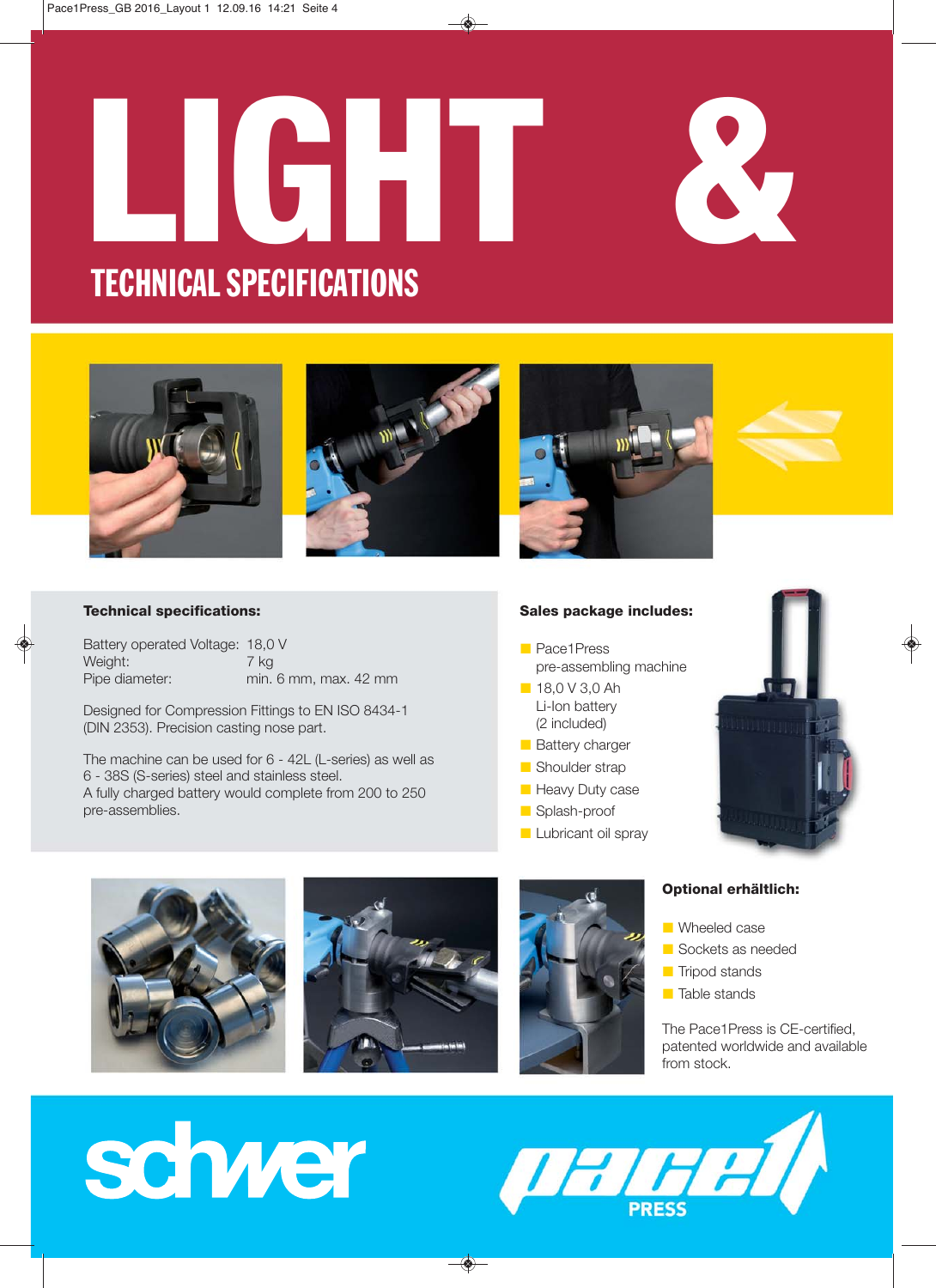# COMPACT REVOLUTIONARY TECHNIQUE



set, in a carrying case or a wheeled trolley.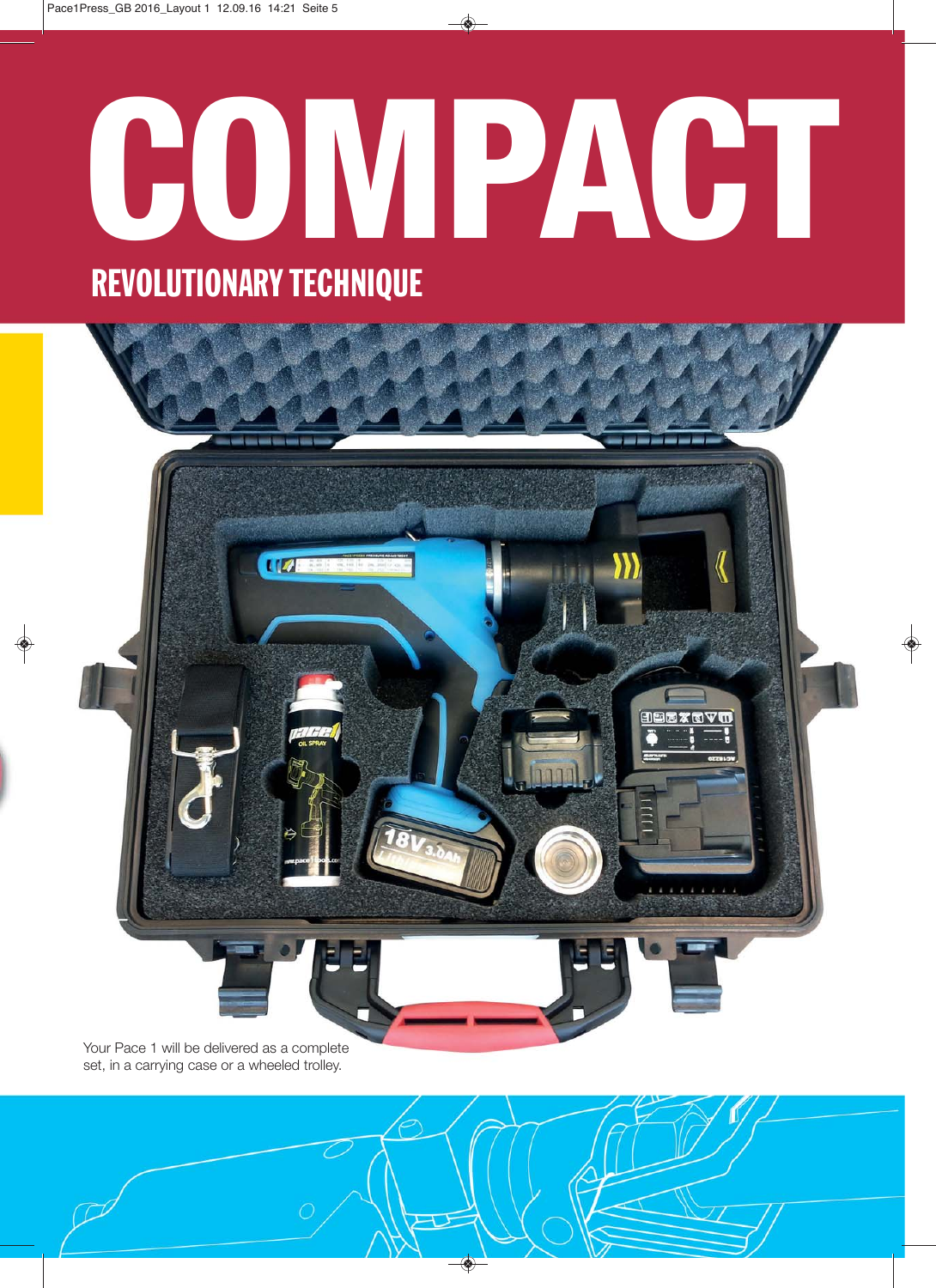# **FLEXIBLE**

## INSTRUCTION MANUAL

## **1. Choose the right parts**

Choose the nut, cutting ring and socket to match the pipe. Notice differences between L- and S-types.

## **2. Pressure adjustment**

The pressure adjustment is via a screw at the rear of the machine. Pressure ratings are listed below and also on the side of the Pace 1.

Different crimping pressures are needed, depending on the size and the material being used. After each operation, check that the crimping is correct and the ring has cut into the pipe.

## **Stainless Steel**

| -3 | 6L, 6S   | 5 | 12L, 12S | 9  | 22L      | 15 | 30S      |
|----|----------|---|----------|----|----------|----|----------|
| 4  | 8L, 8S   | 6 | 15L, 14S | 11 | 28L, 20S | 18 | 42L, 38S |
| -5 | 10L, 10S |   | 18L, 16S | 12 | 35L, 25S |    |          |

## **Steel**

|     | 6L, 6S   | -4 | 12L, 12S      | 8 | 22L      | 14  | 30S      |
|-----|----------|----|---------------|---|----------|-----|----------|
| ∣3  | 8L, 8S   | 5  | 15L, 14S   10 |   | 28L, 20S | -17 | 42L, 38S |
| ∣ 4 | 10L, 10S | 6  | 18L, 16S 11   |   | 35L, 25S |     |          |

This information you find on the right side of the machine as well.

## **3. Socket change**

Adjust pressure back to zero. Squeeze the press button as long as the groove on the piston is visible. Detach the battery from the machine as measure of precaution. Detach the socket pin and the socket from the machine. Place new socket on the end of the piston and fasten it with the socket pin. Make sure that the socket is properly attached. Attach the battery to the machine and by pressing the release button return the piston back to

starting position. Apply oil spray on the inner surface of the socket.

## **4. Pipe installation**

Place the nut and the cutting ring on the pipe. Place the pipe firmly against the socket so that the nut and the cutting ring are between the socket and the clamps. Make sure that the pipe is straight in the middle of the clamps and in the right angle. Make sure that no fingers or anything irrelevant is between clamps and socket.

## **5. Pre-assembly**

Make sure that nothing irrelevant is between clamps and socket. Pre-assembly is done by holding the machine firmly with other hand and holding the pipe from outside the clamps with the other hand and pulling it against the socket. Squeeze press button as long as the automatic release

happens. Release the press button. Press release button and return the piston back to starting position. Open clamps and take the pipe away.

## **6. Checking the pre-assembly**

Check that pre-assembly is done correctly, right amount of pressure was applied and that the cutting ring attached to the pipe in the right way. If the pre-assembly is not good enough, pipe must be cut and new pre-assembly has to be made. Adjust the working pressure again if needed.

Remember to turn the adjustment screw to zero every time you stop working.Never use the machine if you notice any functional or mechanical problems. The manufacturer is not responsible of any damage caused by faulty machine. In problem situations contact your dealer.









## schwer

# **IHHH**



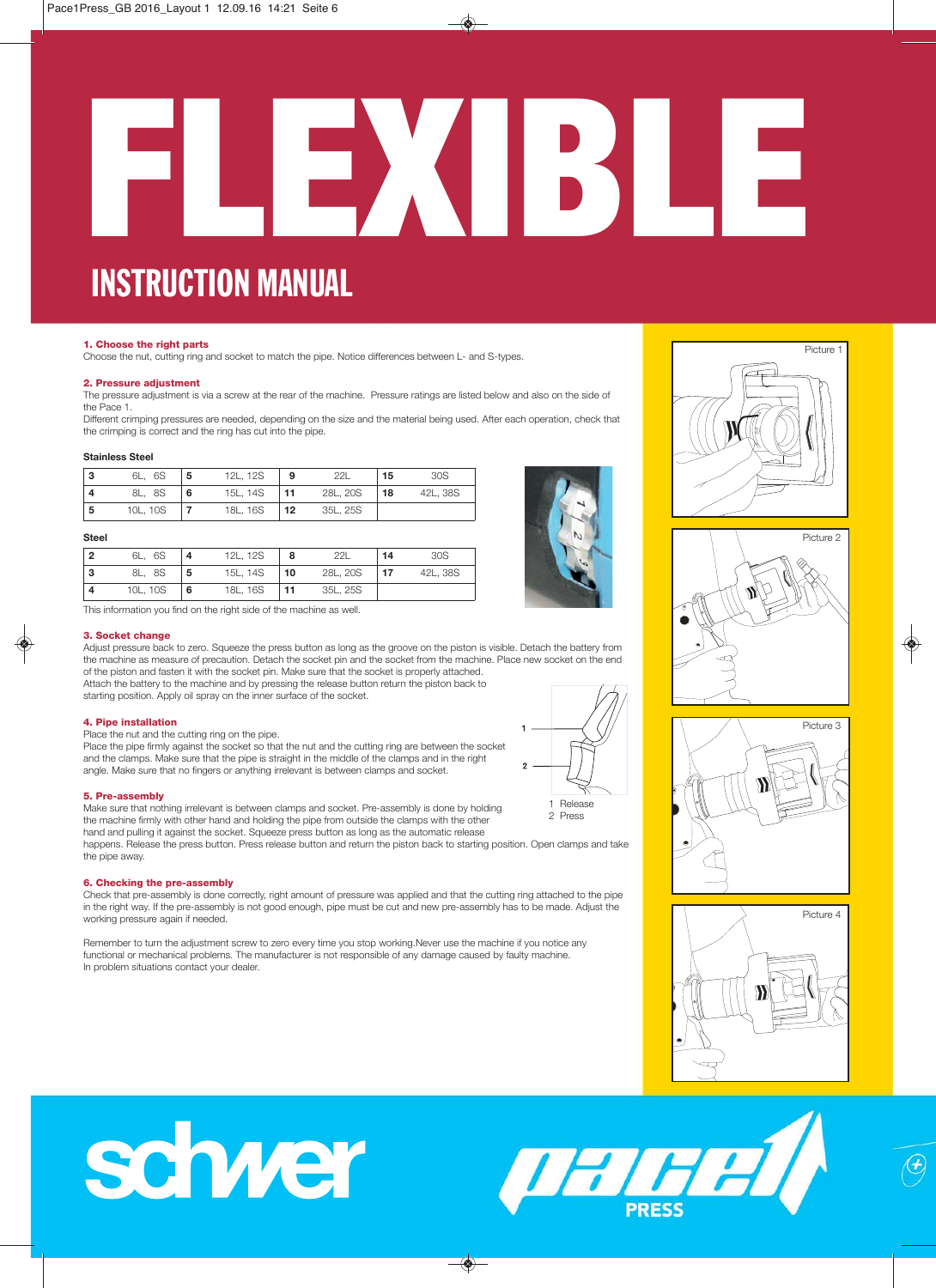# **RELIABLE**

## SAFETY INSTRUCTIONS

## ■ Warning!

In order to avoid any risk of electrical shocks, injuries and fire, please follow the enclosed safety instructions. Read and respect these instructions before using the machine. Keep this document.

## **E** General safety instructions

## **Choice of tool**

Use the appropriate tool. Do not use tools or adaptable devices of too low a power rating to undertake heavy work. Do not use tools for other purposes than the work for which they have been designed.

## **Maintenance and storage**

Store your tools in a safe place. Unused tools must be stored in a dry, locked place, out of reach of children. Maintain your tools carefully. Keep your tools clean to work better and more safely. Follow indications relative to maintenance and indications concerning changing accessories.

Keep handles dry and free of oil and lubricants.

Check whether the tool is damaged. Before using the tool, always carefully check that parts are functioning perfectly. Check whether moving parts are functioning correctly, whether they do not become stuck or if other parts are damaged. All the components must be assembled correctly and satisfy conditions to guarantee the tool's perfect operation. Every safety device, every switch and every other damaged or defective part must be repaired or replaced appropriately by a qualified technician.

## $\blacksquare$  Coution!

 $\bigcirc$ 

Ensure that you use the tool and its accessories in accordance with the safety instructions. Also understand take account of the tool's possibilities by paying attention to the working conditions and the task to be undertaken. Using the tool for tasks other than those intended may be dangerous.

This tool satisfies safety rules in force. All repairs must be undertaken by qualified professionals with original spare parts; if not, the tool may pose a danger for the user and invalidate the guarantee.

## **Example 3 Safety instructions for the user**

Keep children away. Do not allow other people to touch the tool; keep them away from your working area. Wear appropriate working clothes. Do not wear loose clothing or jewels; they could be caught by moving parts. When working in the open air, it is recommended that rubber gloves and anti-skid heeled shoes are worn. Wear a hair net if you have long hair. Do not make the radius of your action too wide. Avoid adopting a position which is tiring for the body; ensure that your support on the ground is firm, and keep in balance at all times. Always be attentive. Look at your work, act in a sensible way and do not use the tool when you are tired.

## **Example 3 Safety instructions relative to the working area**

Keep order in your working area. Disorder in the working area increases the risk of an accident. Take account of the working area environment. Do not expose electrical tools to rain. Do not use electrical tools in a moist or damp environment. Ensure that the working area is well-lit. Do not use electrical tools if flammable liquids or gases are nearby.



## **E** Specific safety instructions

## **Pre-assembly machine**

Do not put your fingers between piston and clamps when operating the machine. Risk of injury.

## **Disposal**

If you want to dispose this product, do not mix it with general household waste. There is a separate collection system for used electronic products in accordance with legislation that require proper treatment, recover and recycling.



## **Warning**

Do not remove the screw placed under the black plastic cap, because the internal hydraulic pressure can reach 700bar during normal use (this screw is only used by authorized technicians for controlling the pressure)

## **Battery**

The tool is supplied with unloaded batteries. Before using, load batteries by using the charger supplied with the tool. Before a prolonged stocking, recharge battery.

Never short-circuit the connectors of a battery.

The battery pack contains dangerous products. Recycling of Ni-MH rechargeable batteries must be made in conformity with dispositions defined in the European regulation 91/157/CEE. Please, return your used battery to any authorized distributor or to an existing collection station to ensure its recycling.



If you want to dispose this product, do not mix it with general household waste. There is a separate collection system for used electronic products in accordance with legislation that requires proper treatment, recover and recycling.

## **Charger**

See battery charger instruction manual.

## **Advice**

It is recommended to keep the tool away from dusty or rough places, in order to avoid wrong working. Although this tool is robust, it must be handled with care. After use, wipe the tool carefully and replace it in its case. In case of long storage, spray the metallic parts of the tool with oil. Keep the tool inside, in a ventilated warehouse. Avoid fast temperature changes, this can produce condensation.

## **Follow the Safety Instructions at work.**

Schwer Fittings GmbH Hans-Schwer-Platz 1 D-78588 Denkingen Tel.: +49 (0)7424/9825-0 Fax: +49 (0)7424/9825-7900 info@schwer.com

## **www.schwer.com**